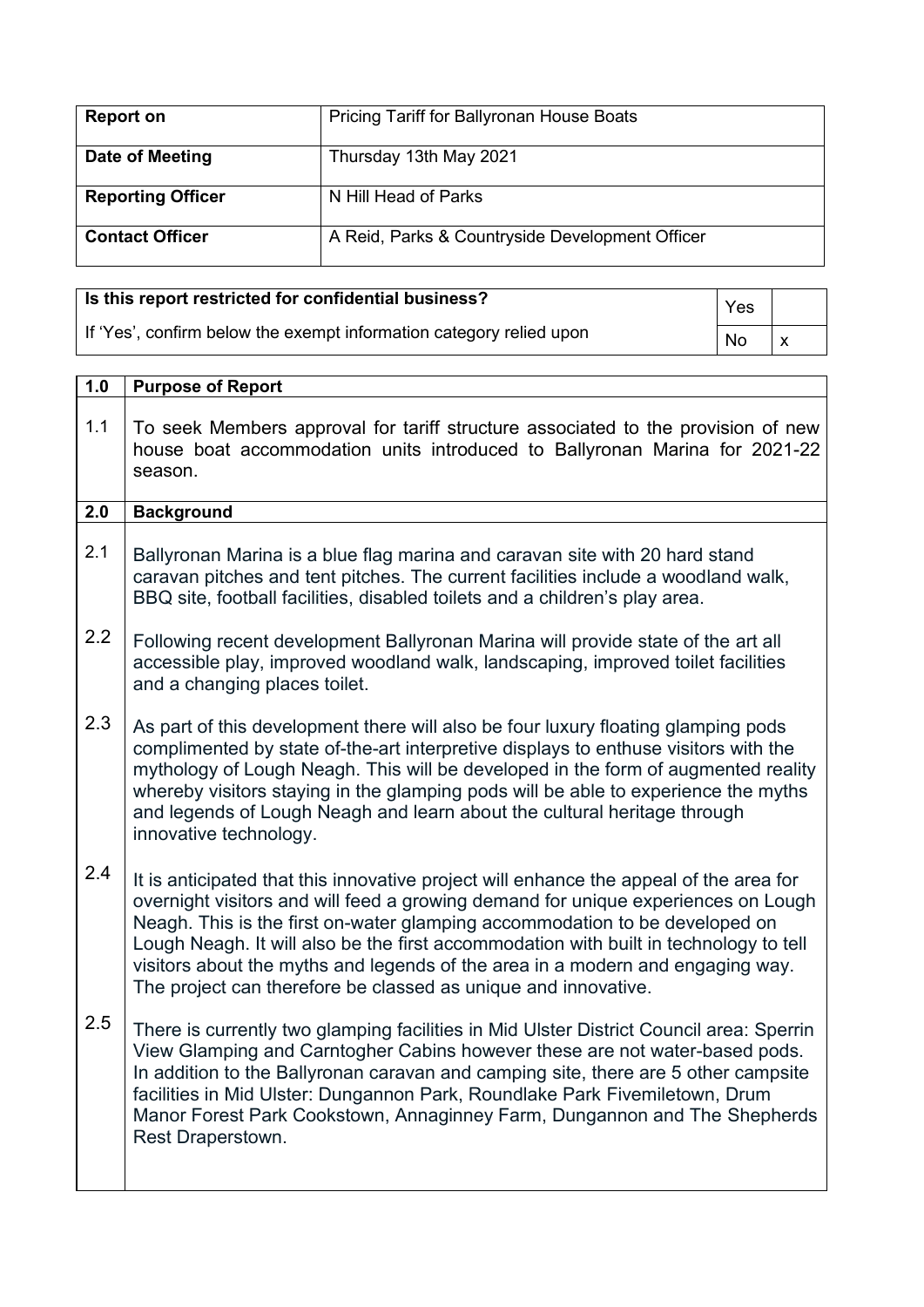|            | Artists impression of Glamping pods at Ballyronan Marina.                                                                                                                                                                                                                                                                                                                                                                                                                    |                |                                                                     |                  |  |
|------------|------------------------------------------------------------------------------------------------------------------------------------------------------------------------------------------------------------------------------------------------------------------------------------------------------------------------------------------------------------------------------------------------------------------------------------------------------------------------------|----------------|---------------------------------------------------------------------|------------------|--|
|            |                                                                                                                                                                                                                                                                                                                                                                                                                                                                              |                |                                                                     |                  |  |
| 3.0        | <b>Main Report</b>                                                                                                                                                                                                                                                                                                                                                                                                                                                           |                |                                                                     |                  |  |
| 3.1<br>3.2 | Following the completion of the development within Ballyronan and the installation<br>of the House Boats these will be marketed for short staycation rental. The all new<br>House Boat units will be available for use and hire from early July 2021.<br>Regional and local Market Research has been carried out on similar products to<br>enable council to establish an introductory mid-point tariff structure for the launch<br>of the Ballyronan House Boat experience. |                |                                                                     |                  |  |
| 3.3        | <b>Glampsite</b>                                                                                                                                                                                                                                                                                                                                                                                                                                                             | <b>Sleeps</b>  | <b>Price</b><br>(E)/pod/night                                       | Minimum stay     |  |
|            | Let's Go Hydro, Belfast                                                                                                                                                                                                                                                                                                                                                                                                                                                      | 6              | $200$ (Apr $-$ Oct)<br>150 (Nov & Dec)                              | 2 night          |  |
|            | Ocean View, Glenarm<br>Castle                                                                                                                                                                                                                                                                                                                                                                                                                                                | $\overline{4}$ | 170 per week<br>180 wkend                                           | 2 night          |  |
|            | Sperrin View, Davagh                                                                                                                                                                                                                                                                                                                                                                                                                                                         | 5              | $110 - 150$                                                         | none             |  |
|            | Carntogher Cabins,<br>Maghera                                                                                                                                                                                                                                                                                                                                                                                                                                                | 5              | 100 (plus £63<br>fees per booking)                                  | 2 night          |  |
|            | Fair Head, Ballycastle                                                                                                                                                                                                                                                                                                                                                                                                                                                       | $\overline{4}$ | 161<br>167 (July & Aug<br>mid week)<br>178.50 (wkend<br>July & Aug) | None<br>2 nights |  |
|            |                                                                                                                                                                                                                                                                                                                                                                                                                                                                              |                |                                                                     |                  |  |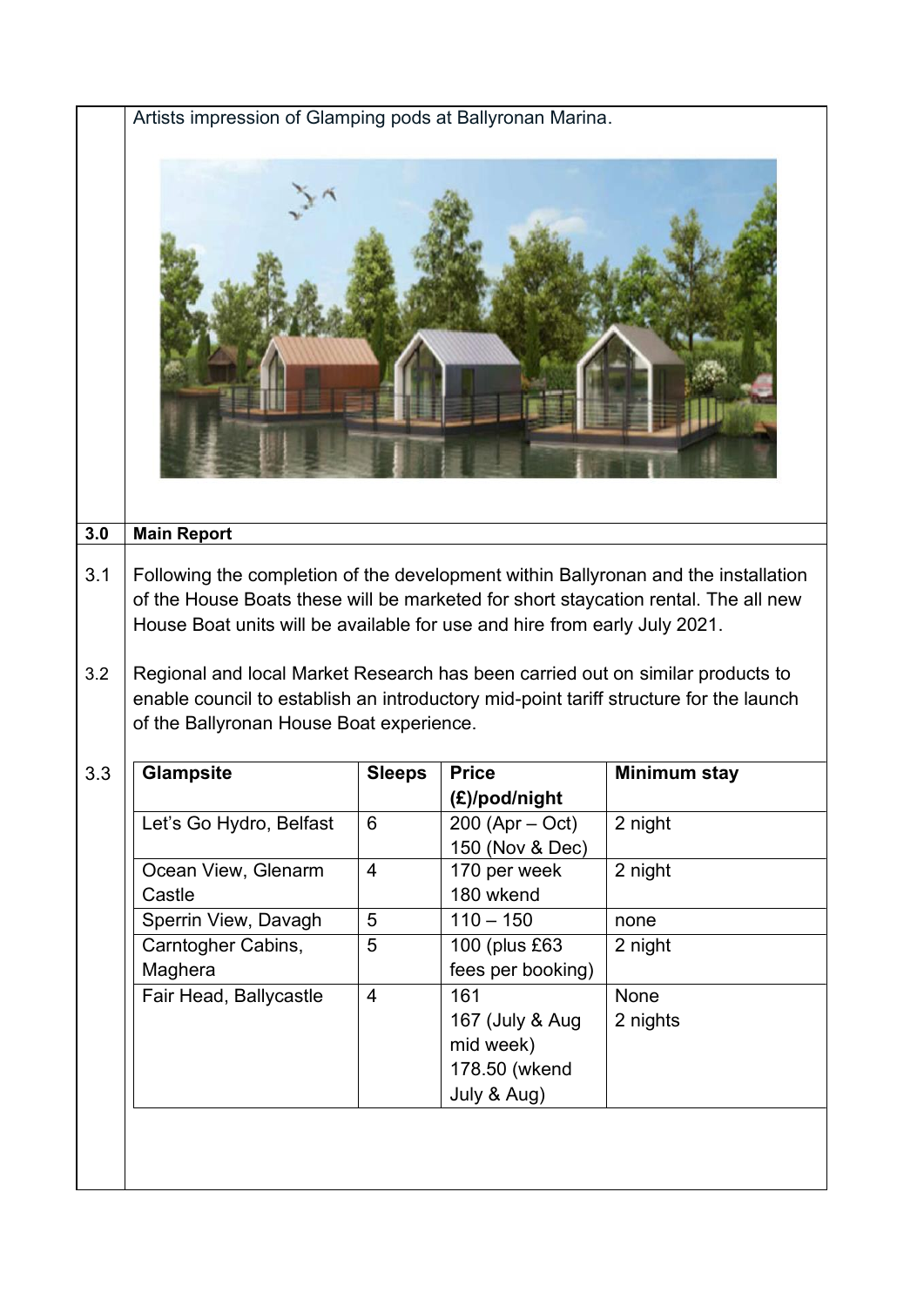|     | The demand in self-catering accommodation has escalated since 2020. Based on<br>market research and the uniqueness of the Ballyronan offering the following price<br>structure is proposed:                                                                                                                                         |                                                                                |     |                         |                          |                        |  |
|-----|-------------------------------------------------------------------------------------------------------------------------------------------------------------------------------------------------------------------------------------------------------------------------------------------------------------------------------------|--------------------------------------------------------------------------------|-----|-------------------------|--------------------------|------------------------|--|
|     |                                                                                                                                                                                                                                                                                                                                     | House Boat, Ballyronan                                                         | 4/6 | 120                     |                          | 2 night (min stay)     |  |
| 3.4 | The normal House Boat season will run from $1st$ March $-$ 31st October (as per the<br>caravan park) and weekends only from Nov - Feb. The proposed tariff structure<br>will be reviewed annually to reflect demand and market fluctuations.                                                                                        |                                                                                |     |                         |                          |                        |  |
| 3.5 | The table below estimates the number of guests at the floating glamping pods per<br>year. The occupancy rate is taken from the NI Local Government Statistics Self<br>Catering Occupancy Rate for Mid Ulster District Council for 2018. (Information<br>taken from Economic Appraisal Ballyronan Marina August 2020, CavanaghKelly) |                                                                                |     |                         |                          |                        |  |
|     | <b>No Pods</b>                                                                                                                                                                                                                                                                                                                      | No guests per<br>pod                                                           |     | No. nights<br>available | <b>Occupancy</b><br>rate | No. guests<br>per year |  |
|     | 4                                                                                                                                                                                                                                                                                                                                   | 4                                                                              | 350 |                         | 41%                      | 2296                   |  |
|     |                                                                                                                                                                                                                                                                                                                                     |                                                                                |     |                         |                          |                        |  |
| 4.0 | <b>Other Considerations</b>                                                                                                                                                                                                                                                                                                         |                                                                                |     |                         |                          |                        |  |
| 4.1 |                                                                                                                                                                                                                                                                                                                                     | <b>Financial, Human Resources &amp; Risk Implications</b>                      |     |                         |                          |                        |  |
|     | Financial:<br>Income from House Boats £17,220 (based on 41% occupancy rate)                                                                                                                                                                                                                                                         |                                                                                |     |                         |                          |                        |  |
|     | Human:<br>Staffing levels at Ballyronan Marina have been under review given the recent<br>developments, redeployment of resources within Leisure and Outdoor Recreation<br>will provide for an interim staffing solution, which will be subject to review.                                                                          |                                                                                |     |                         |                          |                        |  |
|     | <b>Risk Management:</b><br>In line with Council policies and procedures                                                                                                                                                                                                                                                             |                                                                                |     |                         |                          |                        |  |
| 4.2 | <b>Screening &amp; Impact Assessments</b>                                                                                                                                                                                                                                                                                           |                                                                                |     |                         |                          |                        |  |
|     | Equality & Good Relations Implications:<br>In line with Council policy and procedures                                                                                                                                                                                                                                               |                                                                                |     |                         |                          |                        |  |
|     |                                                                                                                                                                                                                                                                                                                                     | <b>Rural Needs Implications:</b><br>In line with Council policy and procedures |     |                         |                          |                        |  |
| 5.0 | <b>Recommendation(s)</b>                                                                                                                                                                                                                                                                                                            |                                                                                |     |                         |                          |                        |  |
| 5.1 | Members approval is sought for the proposed tariff structure as presented for the<br>Ballyronan House Boat accommodation units at £120 per night, per boat for a<br>minimum stay of two nights.                                                                                                                                     |                                                                                |     |                         |                          |                        |  |